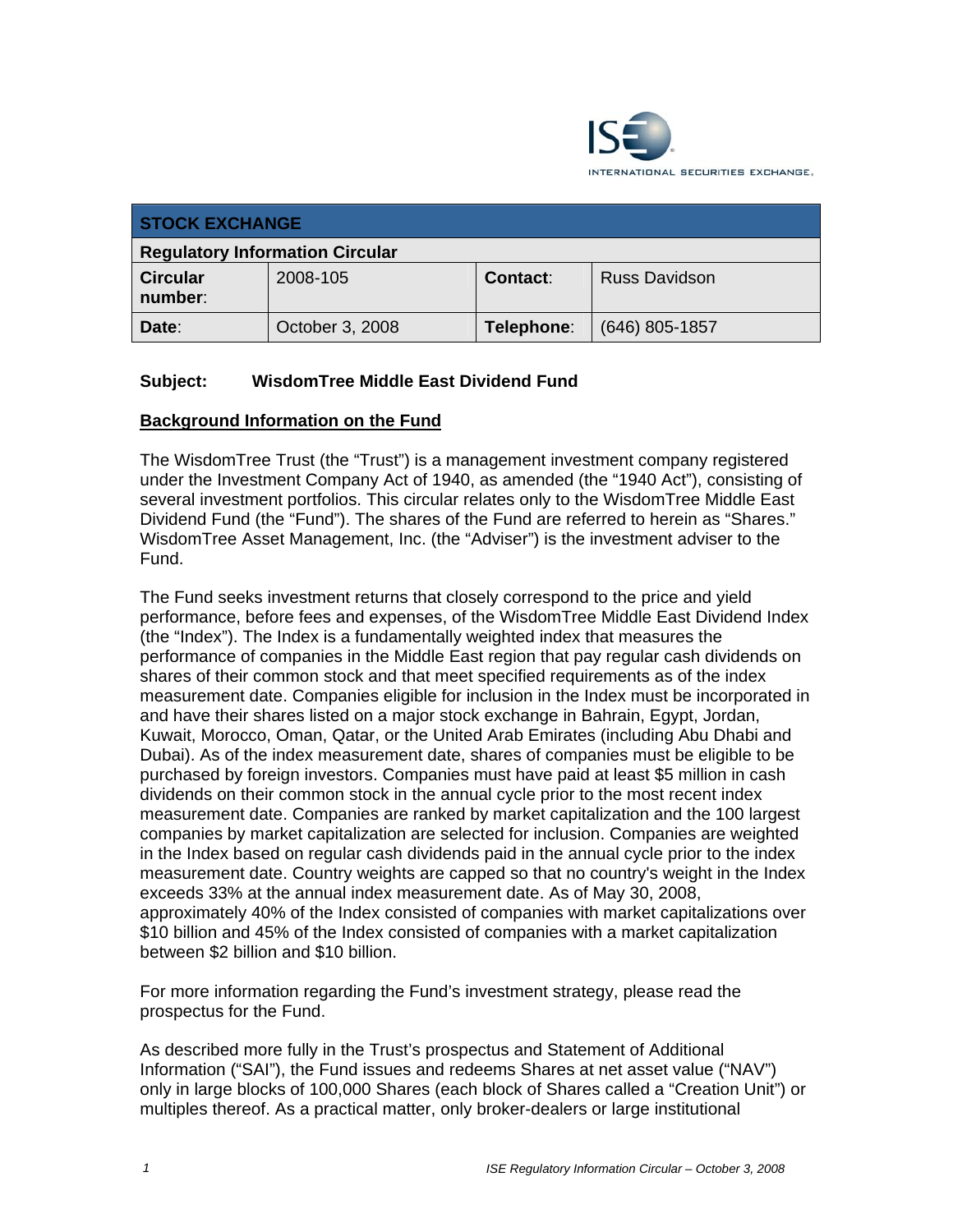investors with creation and redemption agreements (called Authorized Participants) can purchase or redeem these Creation Units. Except when aggregated in Creation Units, the Shares may not be redeemed with the Fund.

The Fund pays out dividends, if any, to investors at least annually. The Fund distributes its net realized capital gains, if any, to investors annually.

Shares are held in book-entry form, which means that no Share certificates are issued. The Depository Trust Company or its nominee is the record owner of all outstanding Shares of the Funds and is recognized as the owner of all Shares for all purposes. The NAV per Share for the Fund is computed by dividing the value of the net assets of the Fund (i.e., the value of its total assets less total liabilities) by the total number of Shares outstanding. Expenses and fees are accrued daily and taken into account for purposes of determining NAV. The NAV of each Fund is determined each business day after the close of trading (ordinarily 4:00 p.m., Eastern Time or "ET") of the New York Stock Exchange. Any assets or liabilities denominated in currencies other than the U.S. dollar are converted into U.S. dollars at the current market rates on the date of valuation as quoted by one or more sources.

The registration statement for the Fund describes the various fees and expenses for the Fund's Shares. For a more complete description of the Fund and the underlying Index, visit the Fund's website at www.wisdomtree.com.

#### **Purchases and Redemptions in Creation Unit Size**

Equity EAMs are hereby informed that procedures for purchases and redemptions of Shares in Creation Unit Size are described in the Trust's prospectus and SAI, and that Shares are not individually redeemable but are redeemable only in Creation Unit Size aggregations or multiples thereof.

### **Continuous Offering**

The method by which Creation Unit Aggregations of shares are created and traded may raise certain issues under applicable securities laws. Because new Creation Unit Aggregations of shares are issued and sold by the Funds on an ongoing basis, at any point a "distribution," as such term is used in the Securities Act of 1933 (the "Securities Act"), may occur. Broker-dealers and other persons are cautioned that some activities on their part may, depending on the circumstances, result in their being deemed participants in a distribution in a manner which could render them statutory underwriters and subject them to the prospectus delivery requirement and liability provisions of the Securities Act.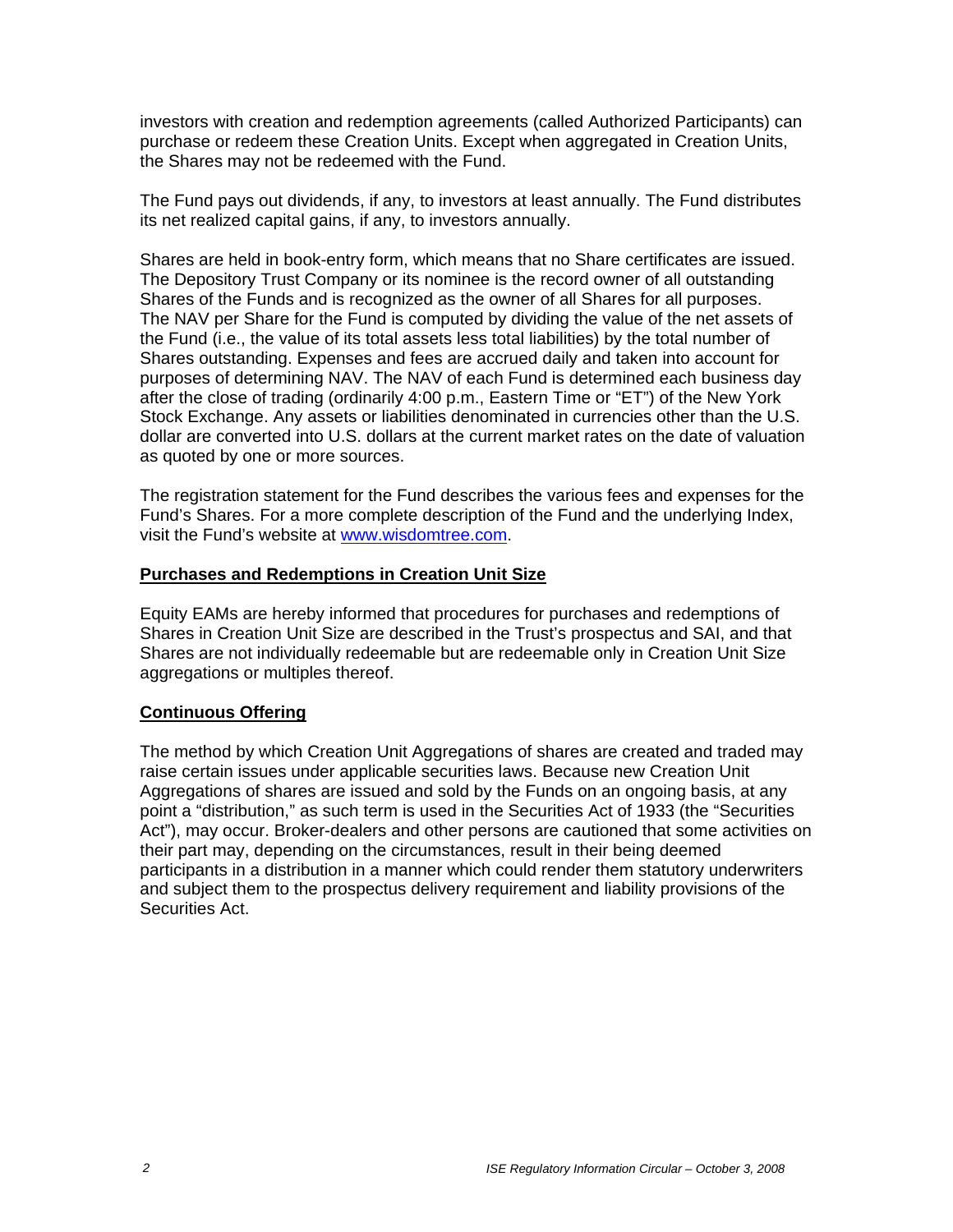For example, a broker-dealer firm or its client may be deemed a statutory underwriter if it takes Creation Unit Aggregations after placing an order with the Distributor, breaks them down into constituent shares, and sells such shares directly to customers, or if it chooses to couple the creation of a supply of new shares with an active selling effort involving solicitation of secondary market demand for shares. A determination of whether one is an underwriter for purposes of the Securities Act must take into account all the facts and circumstances pertaining to the activities of the broker-dealer or its client in the particular case, and the examples mentioned above should not be considered a complete description of all the activities that could lead to a categorization as an underwriter.

Broker-dealer firms should also note that dealers who are not "underwriters" but are effecting transactions in shares, whether or not participating in the distribution of shares, generally are required to deliver a prospectus. This is because the prospectus delivery exemption in Section 4(3) of the Securities Act is not available in respect of such transactions as a result of Section 24(d) of the 1940 Act. Firms that incur a prospectus delivery obligation with respect to shares of the Funds are reminded that, pursuant to Rule 153 under the Securities Act, a prospectus delivery obligation under Section 5(b)(2) of the Securities Act owed to an exchange member in connection with a sale on the Listing Exchange is satisfied by the fact that the prospectus is available at the Listing Exchange upon request. The prospectus delivery mechanism provided in Rule 153 is only available with respect to transactions on an exchange.

### **Principal Risks**

Interested persons are referred to the discussion in the prospectus for the Fund of the principal risks of an investment in the Fund. These include stock market risk, investment style risk, interest rate risk, investment approach risk, concentration risk, nondiversification risk, foreign securities risk, emerging markets risk, currency risk, cash redemption risk, issuer-specific risk, non-correlation risk, management risk, market trading risk, lack of market liquidity, geographic risk (middle east), frontier market risks, small and mid-capitalization investing risk, telecommunication investing risk and financial investing risk.

### **Exchange Rules Applicable to Trading in the Shares**

The Shares are considered equity securities, thus rendering trading in the Shares subject to the Exchange's existing rules governing the trading of equity securities.

### **Trading Hours**

The Shares will trade on ISE between 9:00 a.m. and 4:00 p.m. ET.

Equity EAMs trading the Shares during the Pre-Market Session are exposed to the risk of the lack of the calculation or dissemination of underlying index value or intraday indicative value ("IIV"). For certain derivative securities products, an updated underlying index value or IIV may not be calculated or publicly disseminated in the Pre-Market hours. Since the underlying index value and IIV are not calculated or widely disseminated during Pre-Market hours, an investor who is unable to calculate implied values for certain derivative securities products during Pre-Market hours may be at a disadvantage to market professionals.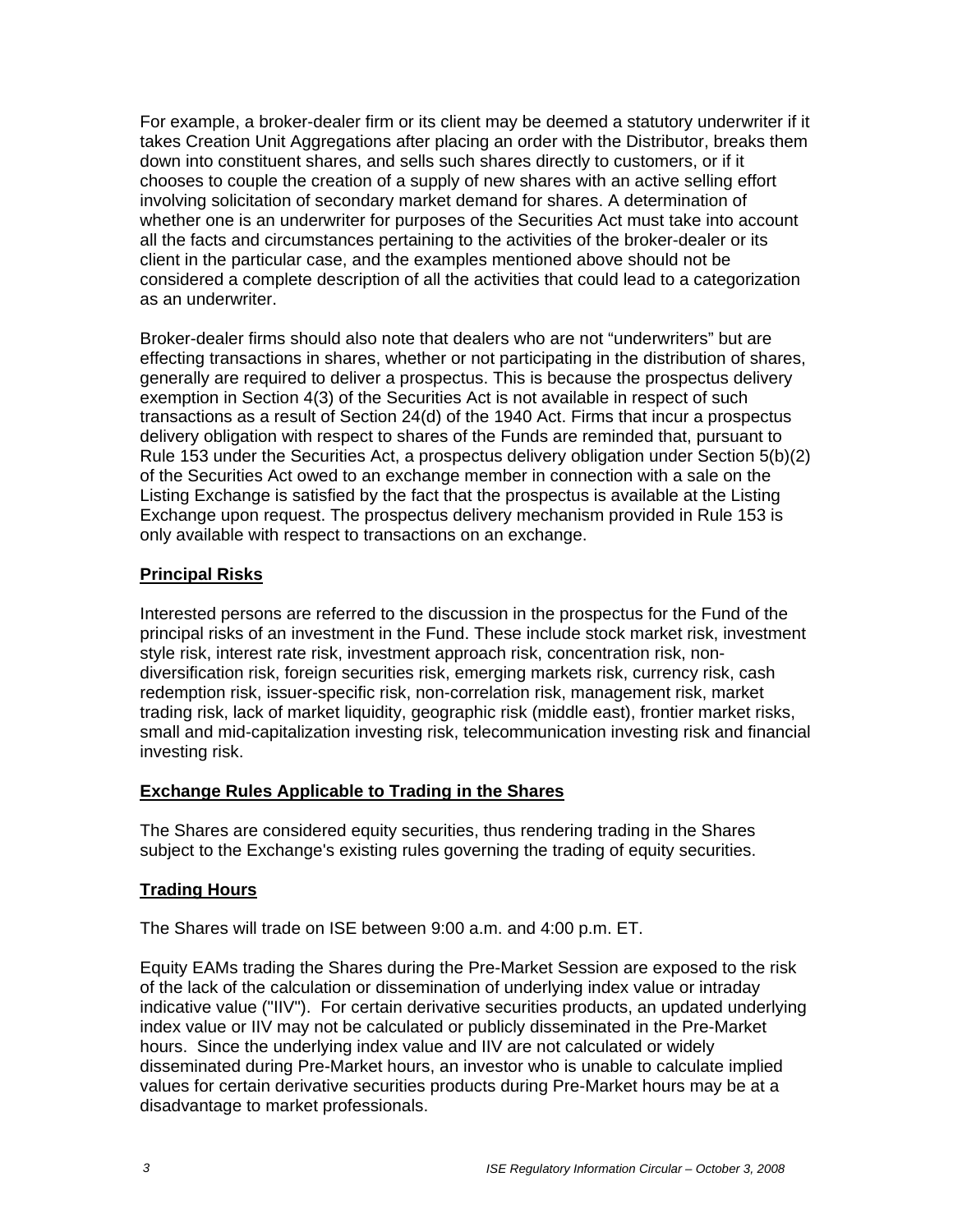# **Trading Halts**

ISE will halt trading in the Shares of a Trust in accordance with ISE Rule 2101(a)(2)(iii). The grounds for a halt under this Rule include a halt by the primary market because it stops trading the Shares and/or a halt because dissemination of the IIV or applicable currency spot price has ceased, or a halt for other regulatory reasons. In addition, ISE will stop trading the Shares of a Trust if the primary market de-lists the Shares.

### **Delivery of a Prospectus**

Pursuant to federal securities laws, investors purchasing Shares must receive a prospectus prior to or concurrently with the confirmation of a transaction. Investors purchasing Shares directly from the Fund (by delivery of the Deposit Amount) must also receive a prospectus.

Prospectuses may be obtained through the Distributor or on the Fund's website. The Prospectus does not contain all of the information set forth in the registration statement (including the exhibits to the registration statement), parts of which have been omitted in accordance with the rules and regulations of the SEC. For further information about the Fund, please refer to the Trust's registration statement.

# **Exemptive, Interpretive and No-Action Relief Under Federal Securities Regulations**

The SEC has issued exemptive, interpretive or no-action relief from certain provisions of rules under the Securities Exchange Act of 1934 (the "Act") regarding trading in the above mentioned exchange-traded Fund.

# **Regulation M Exemptions**

Generally, Rules 101 and 102 of Regulation M prohibit any "distribution participant" and its "affiliated purchasers" from bidding for, purchasing, or attempting to induce any person to bid for or purchase any security which is the subject of a distribution until after the applicable restricted period, except as specifically permitted in Regulation M. The provisions of the Rules apply to underwriters, prospective underwriters, brokers, dealers, and other persons who have agreed to participate or are participating in a distribution of securities.

The SEC has granted an exemption from Rule 101 under Regulation M to permit persons participating in a distribution of shares of the above-mentioned Fund to engage in secondary market transactions in such shares during their participation in such a distribution. In addition, the SEC has granted relief under Regulation M to permit persons who may be deemed to be participating in the distribution of Shares of the above-mentioned Fund (i) to purchase securities for the purpose of purchasing Creation Unit Aggregations of Fund Shares and (ii) to tender securities for redemption in Creation Unit Aggregations. Further, the SEC has clarified that the tender of Fund Shares to the Fund for redemption does not constitute a bid for or purchase of any of the Fund's securities during the restricted period of Rule 101. The SEC has also granted an exemption pursuant to paragraph (e) of Rule 102 under Regulation M to allow the redemption of Fund Shares in Creation Unit Aggregations during the continuous offering of Shares.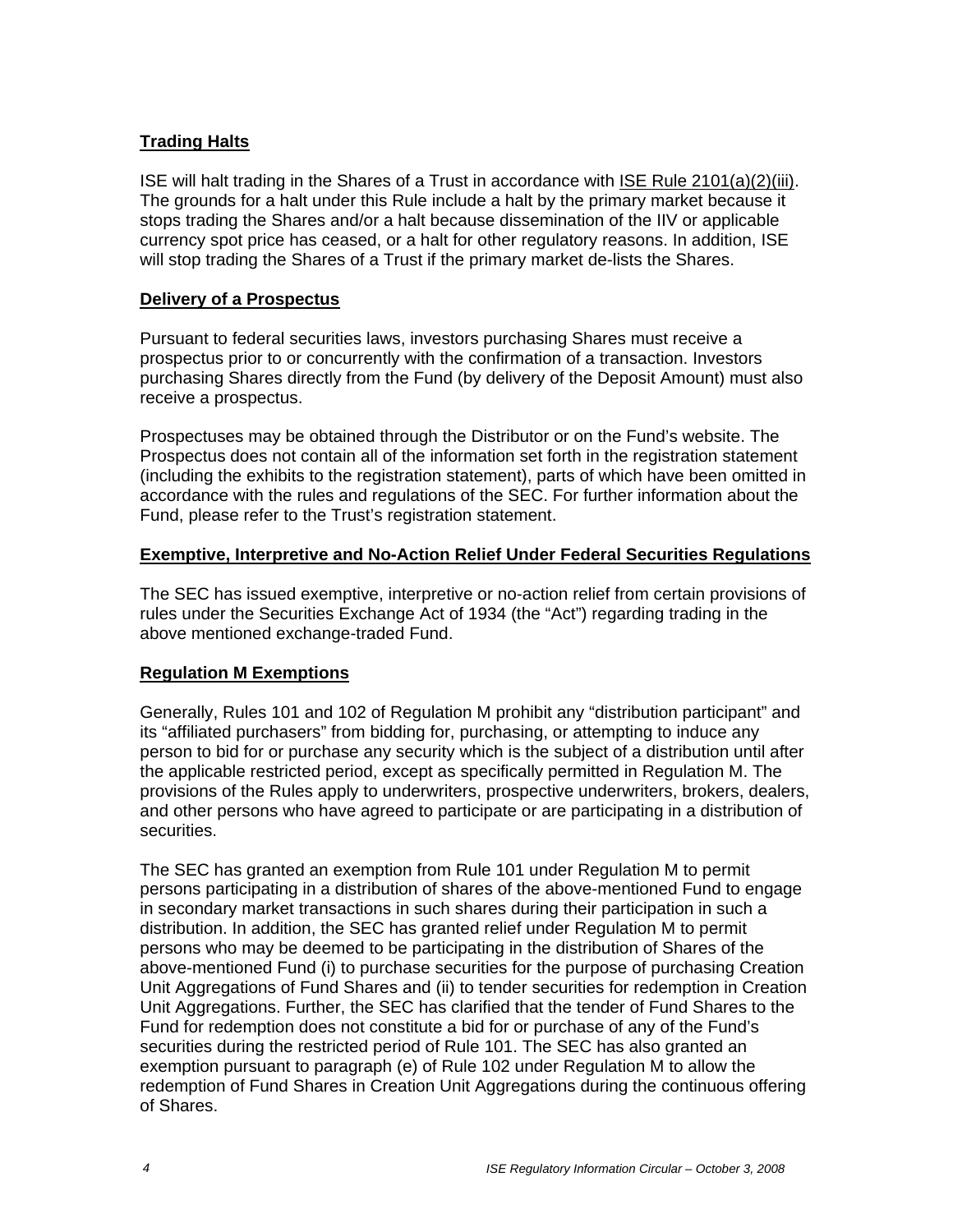# **Customer Confirmations for Creation or Redemption of Fund Shares (SEC Rule 10b-10)**

Broker-dealers who handle purchases or redemptions of Fund Shares in Creation Unit size for customers will be permitted to provide such customers with a statement of the number of Creation Unit Aggregations created or redeemed without providing a statement of the identity, number and price of shares of the individual securities tendered to the Fund for purposes of purchasing Creation Unit Aggregations ("Deposit Securities") or the identity, number and price of shares to be delivered by the Trust for the Fund to the redeeming holder ("Redemption Securities"). The composition of the securities required to be tendered to the Fund for creation purposes and of the securities to be delivered on redemption will be disseminated each business day and will be applicable to requests for creations or redemption, as the case may be, on that day. This exemptive relief under Rule 10b-10 with respect to creations and redemptions is subject to the following conditions:

- 1. Confirmations to customers engaging in creations or redemptions must state that all information required by Rule 10b-10 will be provided upon request:
- 2. Any such request by a customer for information required by Rule 10b-10 will be filed in a timely manner, in accordance with Rule 10b-10(c);
- 3. Except for the identity, number and price of shares of the component securities of the Deposit Securities and Redemption Securities, as described above, confirmations to customers must disclose all other information required by Rule 10b-10(a).

# **SEC Rule 14e-5**

An exemption from Rule 14e-5 has been granted to permit any person acting as a dealer-manager of a tender offer for a component security of the Fund (1) to redeem Fund Shares in Creation Unit Aggregations from the issuer that may include a security subject to such tender offer and (2) to purchase Fund Shares during such tender offer. In addition, a no-action position has been taken under Rule 14e-5 if a broker-dealer acting as a dealer-manager of a tender offer for a security of the Fund purchases or arranges to purchase such securities in the secondary market for the purpose of tendering such securities to purchase one or more Creation Unit Aggregations of Shares, if made in conformance with the following:

- 1. such bids or purchases are effected in the ordinary course of business, in connection with a basket of 20 or more securities in which any security that is the subject of a distribution, or any reference security, does not comprise more than 5% of the value of the basket purchased; or
- 2. purchases are effected as adjustments to such basket in the ordinary course of business as a result of a change in the composition of the underlying index; and
- 3. such bids or purchases are not effected for the purpose of facilitating such tender offer.

### **Section 11(d)(1); SEC Rules 11d1-1 and 11d1-2**

Section 11(d)(1) of the Act generally prohibits a person who is both a broker and a dealer from effecting any transaction in which the broker-dealer extends credit to a customer on any security which was part of a new issue in the distribution of which he participated as a member of a selling syndicate or group within thirty days prior to such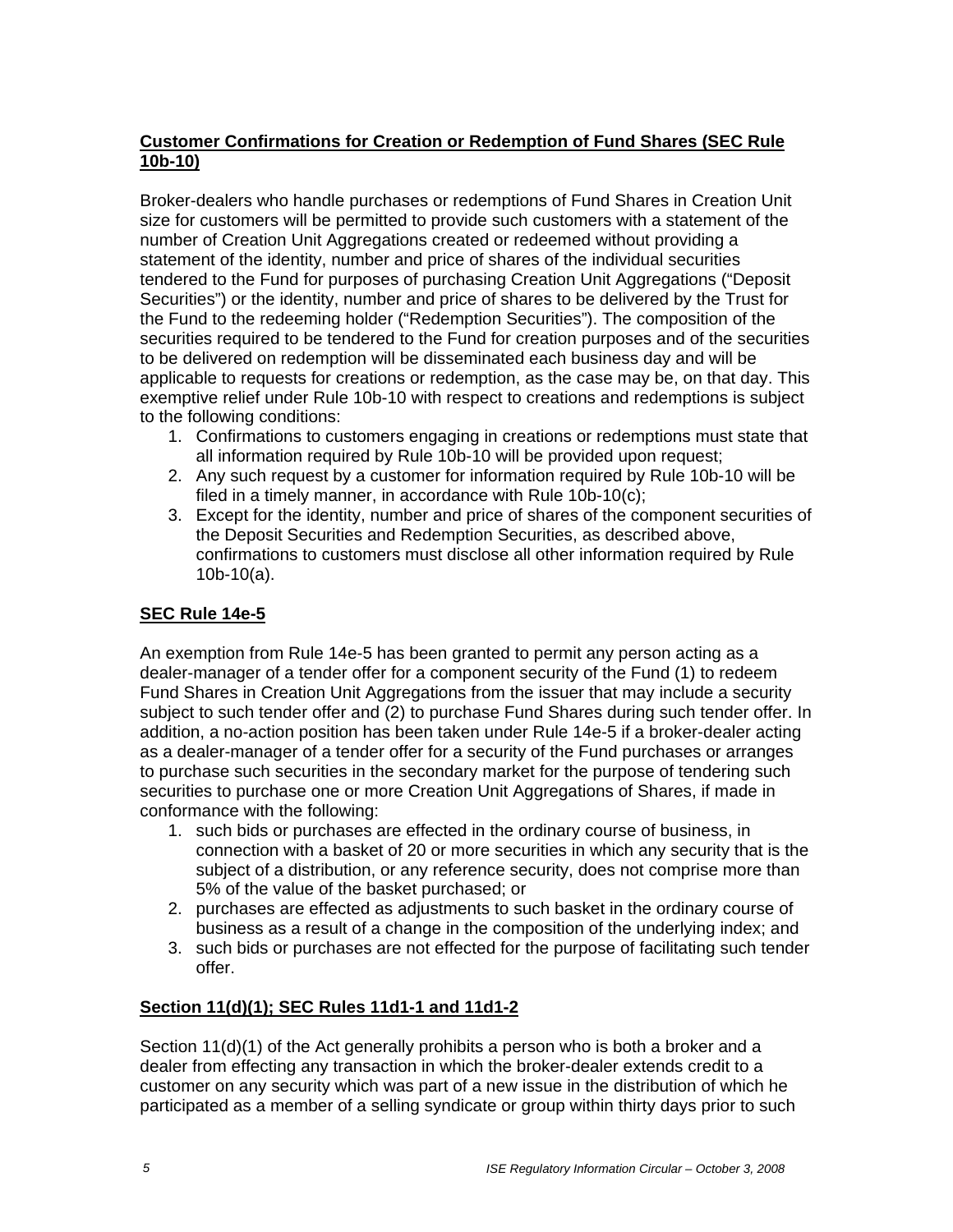transaction. The SEC has clarified that Section 11(d)(1) does not apply to broker-dealers that are not Authorized Participants (and, therefore, do not create Creation Unit Aggregations) that engage in both proprietary and customer transactions in Shares of the Fund in the secondary market, and for broker-dealer Authorized Participants that engage in creations of Creation Unit Aggregations. This relief is subject to specific conditions, including the condition that such broker-dealer (whether or not an Authorized Participant) does not, directly or indirectly, receive from the fund complex any payment, compensation or other economic incentive to promote or sell the Shares of the Fund to persons outside the fund complex, other than non-cash compensation permitted under NASD Rule 2830(l)(5)(A), (B) or (C). (See letter from Catherine McGuire, Chief Counsel, SEC Division of Market Regulation, to Securities Industry Association, Derivative Products Committee, dated November 21, 2005.) The SEC also has taken a no-action position under Section 11(d)(1) of the Act that broker-dealers may treat Shares of the Fund, for purposes of Rule 11d1-2, as "securities issued by a registered open-end investment company as defined in the Investment Company Act" and thereby extend credit or maintain or arrange for the extension or maintenance of credit on Shares that have been owned by the persons to whom credit is provided for more than 30 days, in reliance on the exemption contained in the rule.

#### **SEC Rule 15c1-5 and 15c1-6**

The SEC has taken a no-action position with respect to Rule 15c1-5 and Rule 15c1-6 as to the required disclosure of control by a broker or dealer with respect to creations and redemptions of Fund Shares and secondary market transactions therein. (See letter from Catherine McGuire, Chief Counsel, SEC Division of Market Regulation, to Securities Industry Association, Derivative Products Committee, dated November 21, 2005.)

**This Regulatory Information Bulletin is not a statutory Prospectus. Equity EAMs should consult the Trust's Registration Statement, SAI, Prospectus and the Fund's website for relevant information.**